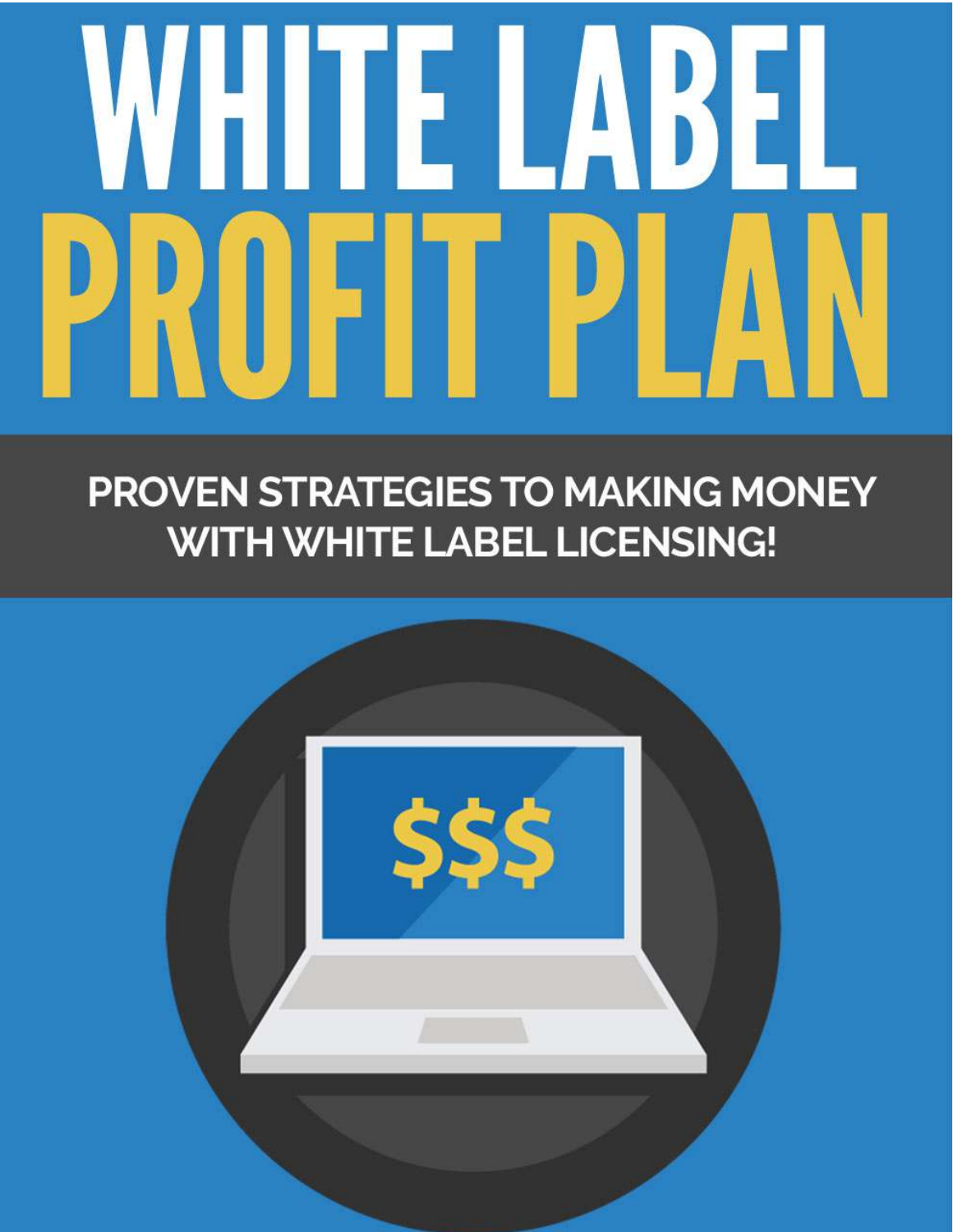## **Copyright ©** All rights reserved worldwide.

**YOUR RIGHTS:** This book is restricted to your personal use only. It does not come with any other rights.

**LEGAL DISCLAIMER:** This book is protected by international copyright law and may not be copied, reproduced, given away, or used to create derivative works without the publisher's expressed permission. The publisher retains full copyrights to this book.

The author has made every reasonable effort to be as accurate and complete as possible in the creation of this book and to ensure that the information provided is free from errors; however, the author/publisher/ reseller assumes no responsibility for errors, omissions, or contrary interpretation of the subject matter herein and does not warrant or represent at any time that the contents within are accurate due to the rapidly changing nature of the Internet.

Any perceived slights of specific persons, peoples, or organizations are unintentional.

The purpose of this book is to educate and there are no guarantees of income, sales or results implied. The publisher/author/reseller can therefore not be held accountable for any poor results you may attain when implementing the techniques or when following any guidelines set out for you in this book.

Any product, website, and company names mentioned in this report are the trademarks or copyright properties of their respective owners. The author/publisher/reseller are not associated or affiliated with them in any way. Nor does the referred product, website, and company names sponsor, endorse, or approve this product.

**COMPENSATION DISCLOSURE:** Unless otherwise expressly stated, you should assume that the links contained in this book may be affiliate links and either the author/publisher/reseller will earn commission if you click on them and buy the product/service mentioned in this book. However, the author/publisher/reseller disclaim any liability that may result from your involvement with any such websites/products. You should perform due diligence before buying mentioned products or services.

This constitutes the entire license agreement. Any disputes or terms not discussed in this agreement are at the sole discretion of the publisher.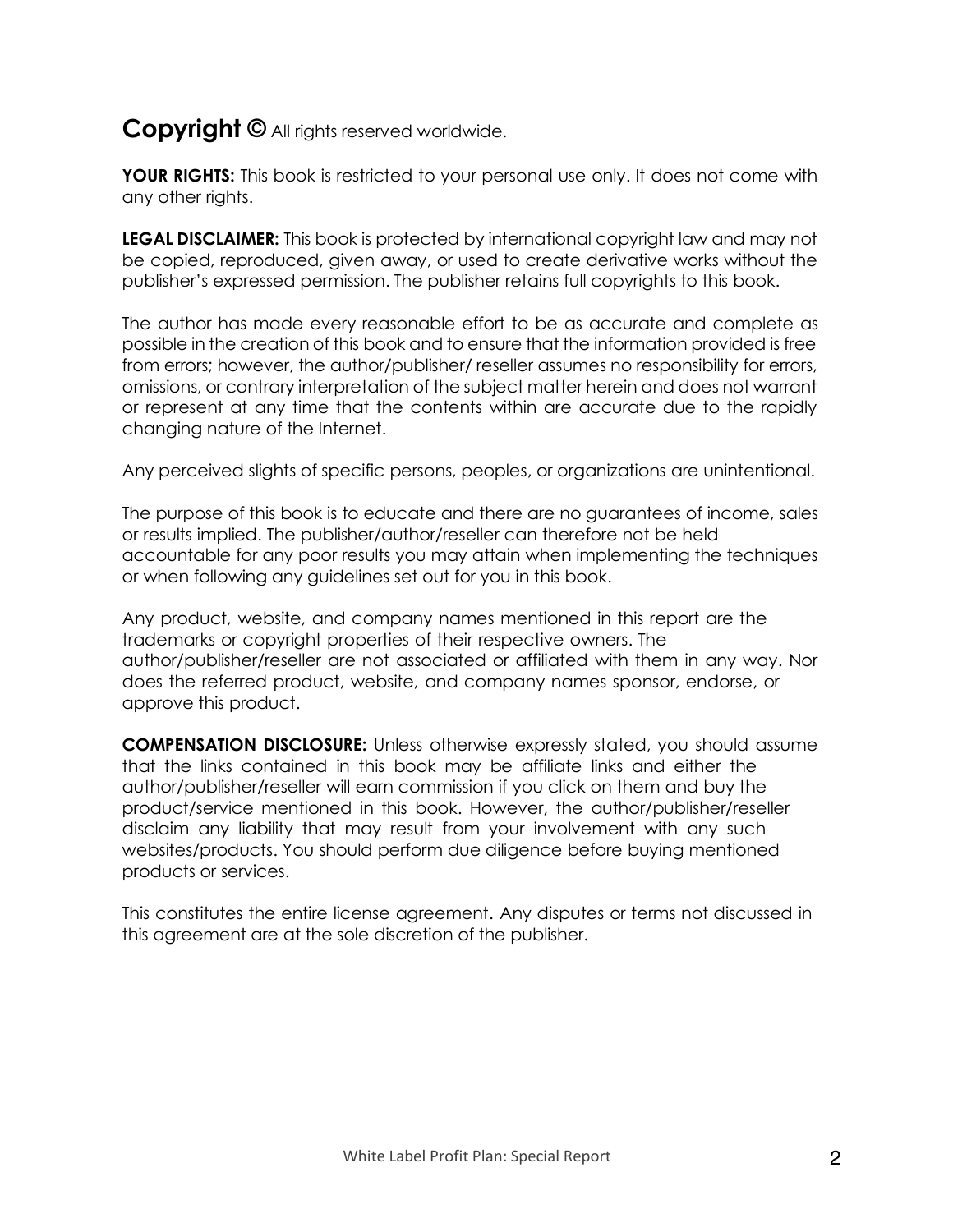# **Table of Contents**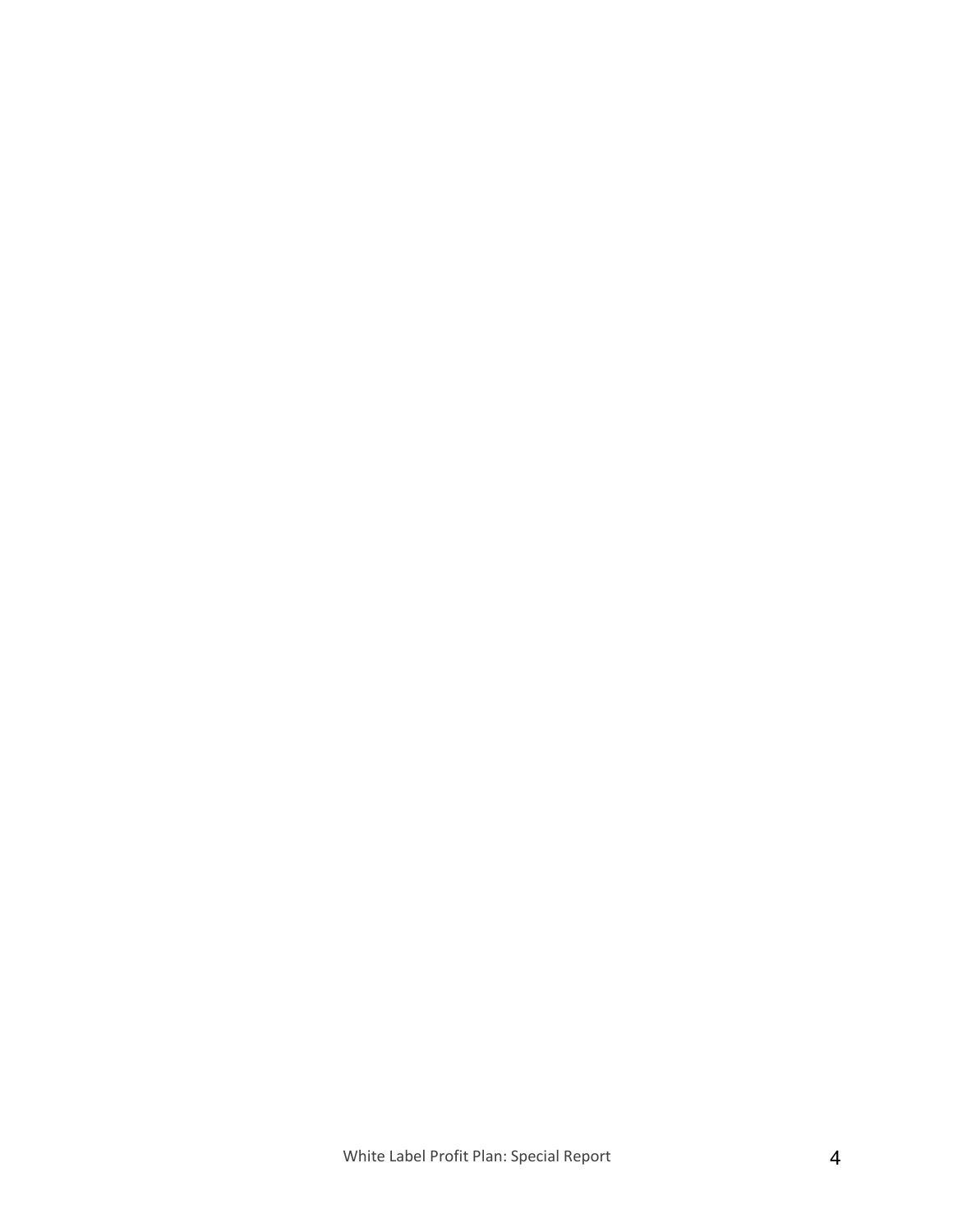# **Introduction**

If you want to reach the kind of income you've been dreaming of, selling your own information products is one of the **fastest and easiest** ways to get started.

With your very own info-products, you set the price and control the costs of creating the product yourself. Better yet, you'll be able to build a brand as a quality content provider, and an expert in your niche without having to go through a difficult learning curve or spending months researching markets.

But it gets even better!

With white label and private label products, there's no limit to the number of markets you venture into! You'll be able to start making money in countless niches quickly and easily!

And since you'll be using private label content as the foundation for your online business, you won't have the high costs typically involved in product creation, such as outsourcing content to seasoned writers.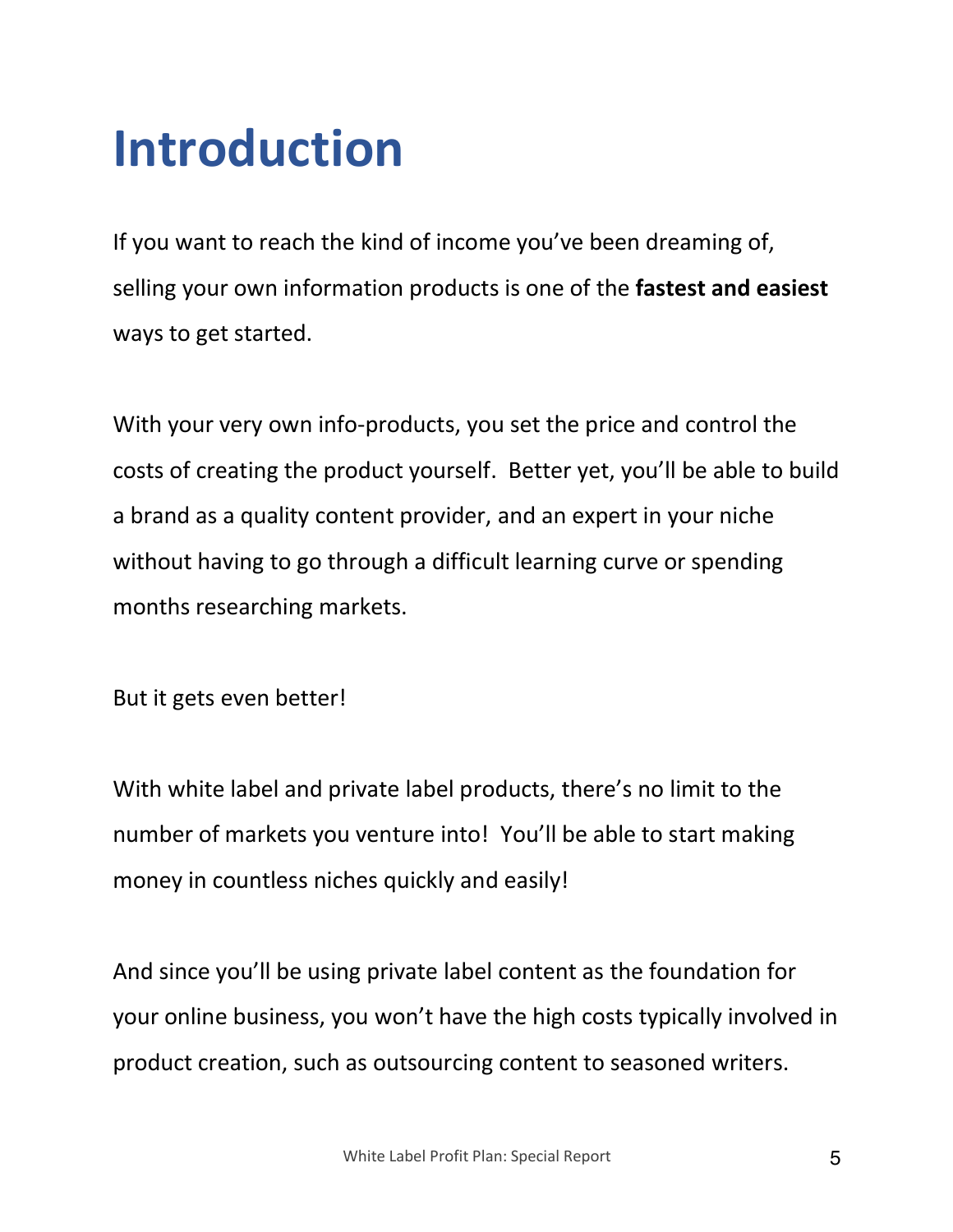Instead, you'll be able to deliver in-demand content to your customers instantly, without spending any time on product creation or development!

So, without further delay, let's take a closer look at how you can start to make money exploiting one of the easiest ways to skyrocket your income while minimizing your workload.

## *PLR and white label means you're working smarter, not harder.*

So, let's get started!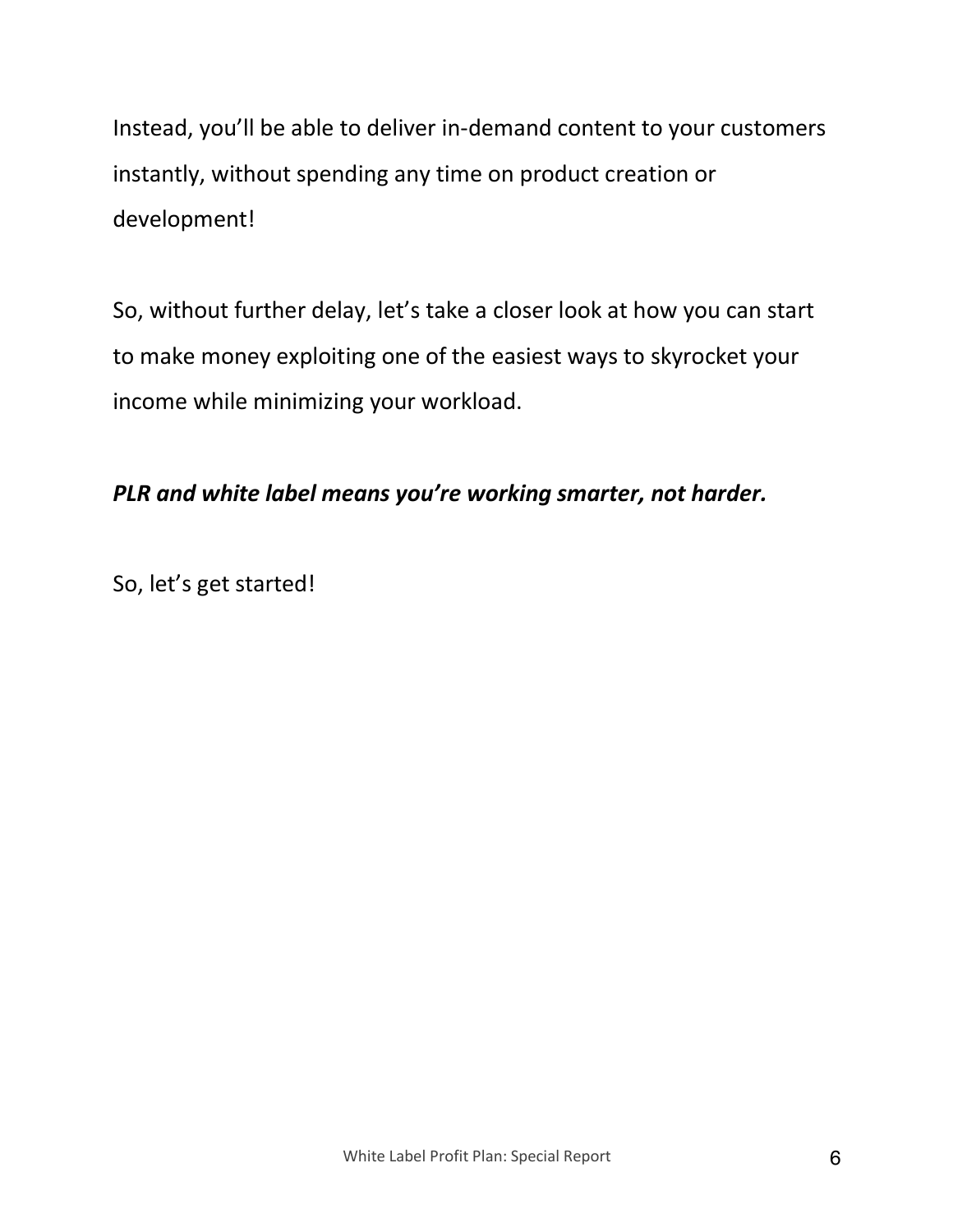## **How Private Label Works**

PLR, which stands for "private label rights" is content developed by other people who share rights with those who purchase a "resell license". In other words, you are given a license to resell content at your own prices, and under your own brand.

## *You become an instant info product creator!*

Both private label and white label products comes in many different forms, including reports, ebooks and even software, scripts, Wordpress plugins, graphics, templates and all-inclusive video training packages!

## **White Label vs. Private Label**

There are two main types of product licensing when it comes to selling products that other people have created. They're similar, but slightly different, so it's important to know the difference.

**Private label rights** (PLR) products are those that have been created by other people, and you purchase them for a relatively low price, and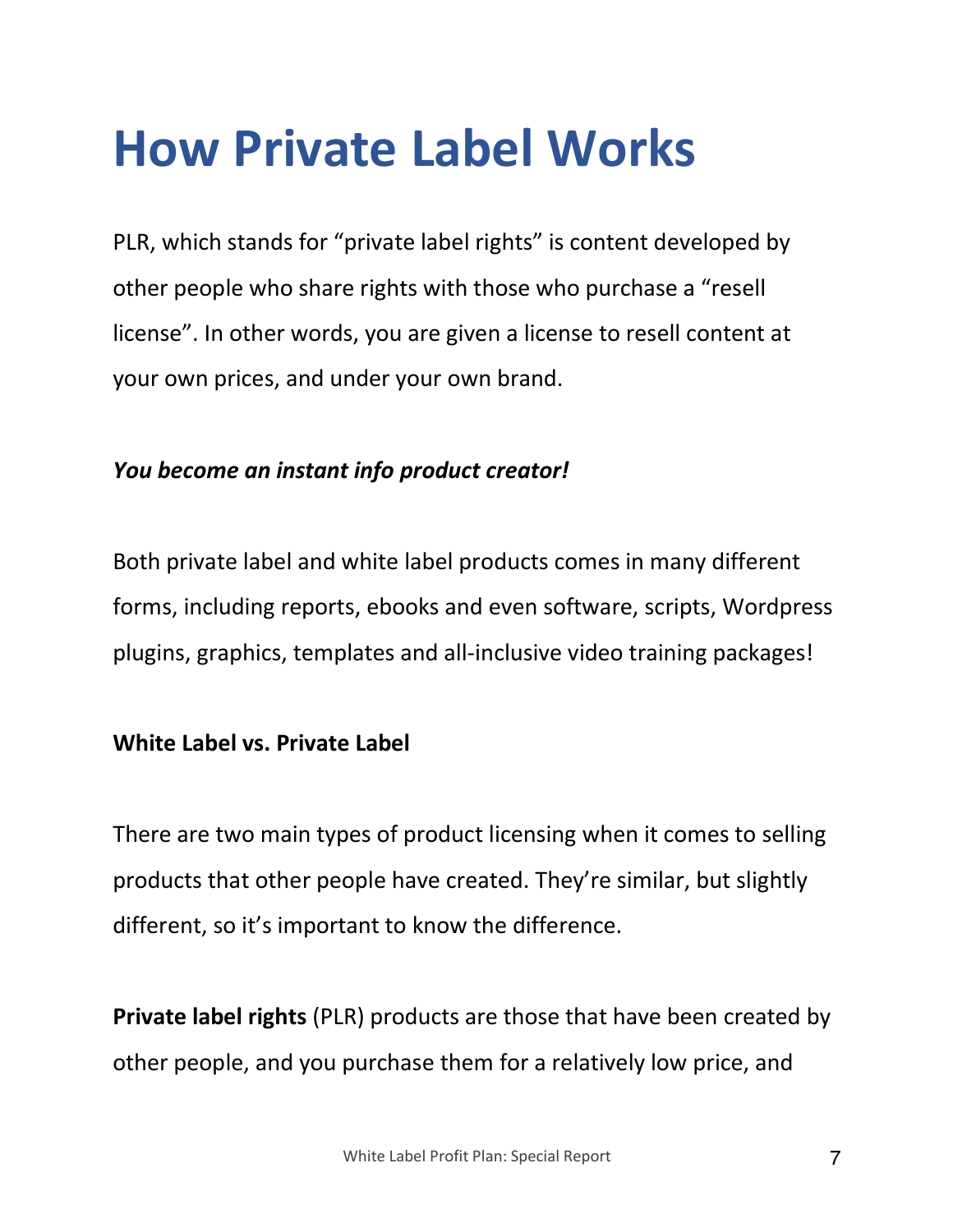then you can edit them, change the name, claim you created them, and sell them for any price you wish.

Within the PLR marketplace, you will find many different licensing offers, some allowing you to resell the content AND the rights to others, while other licensing prevents any distribution or transfer of rights, meaning that you can only resell PERSONAL copies of the product.

This is quite often the most valuable license of all because you can rest assured that the product will be limited in distribution, and not quickly saturated within the market. Stricter licensing rights also means less competition as you will be one of only a few people to ever have the rights to resell or distribute the material.

**White label** is slightly different. Instead of having to spend time editing a product, setting up a website to sell it, and handling payments, refunds, delivery, etc., you market a product someone else created, but it's done under YOUR name, as if it were YOUR product.

Depending on the license, you may still have to handle payments yourself, and provide customer service, support, and manage refunds.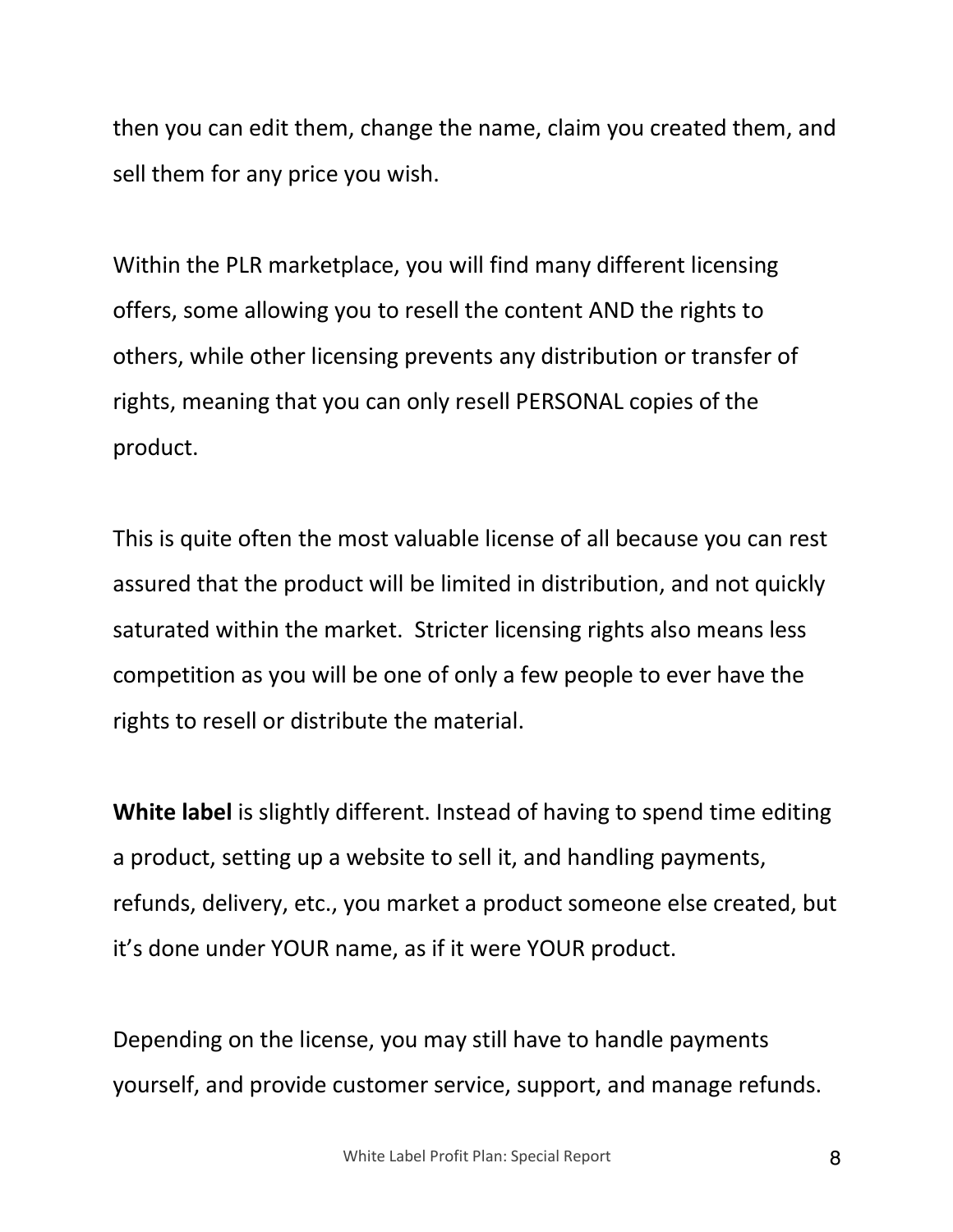Sometimes a lot of that will be done for you, similar in the way you'd promote an affiliate product. The main difference is that you pay an upfront fee for white label rights, and you can generate a lot more money than you would if you promoted the product as an affiliate.

You also get all the benefits of having your own product, especially building your own brand and reputation, instead of someone else's, but without all the hassles associated with product creation.

When you sell a white label product, you usually get to keep all, or most of the sale price, but usually with an upfront fee involved. After this initial investment, which is usually considerably less than it would be to create the product on your own, **you keep all of the profits**.

Both white label and private label products can be extremely profitable, allowing you to build your name without having to create your own products. It just doesn't get any easier!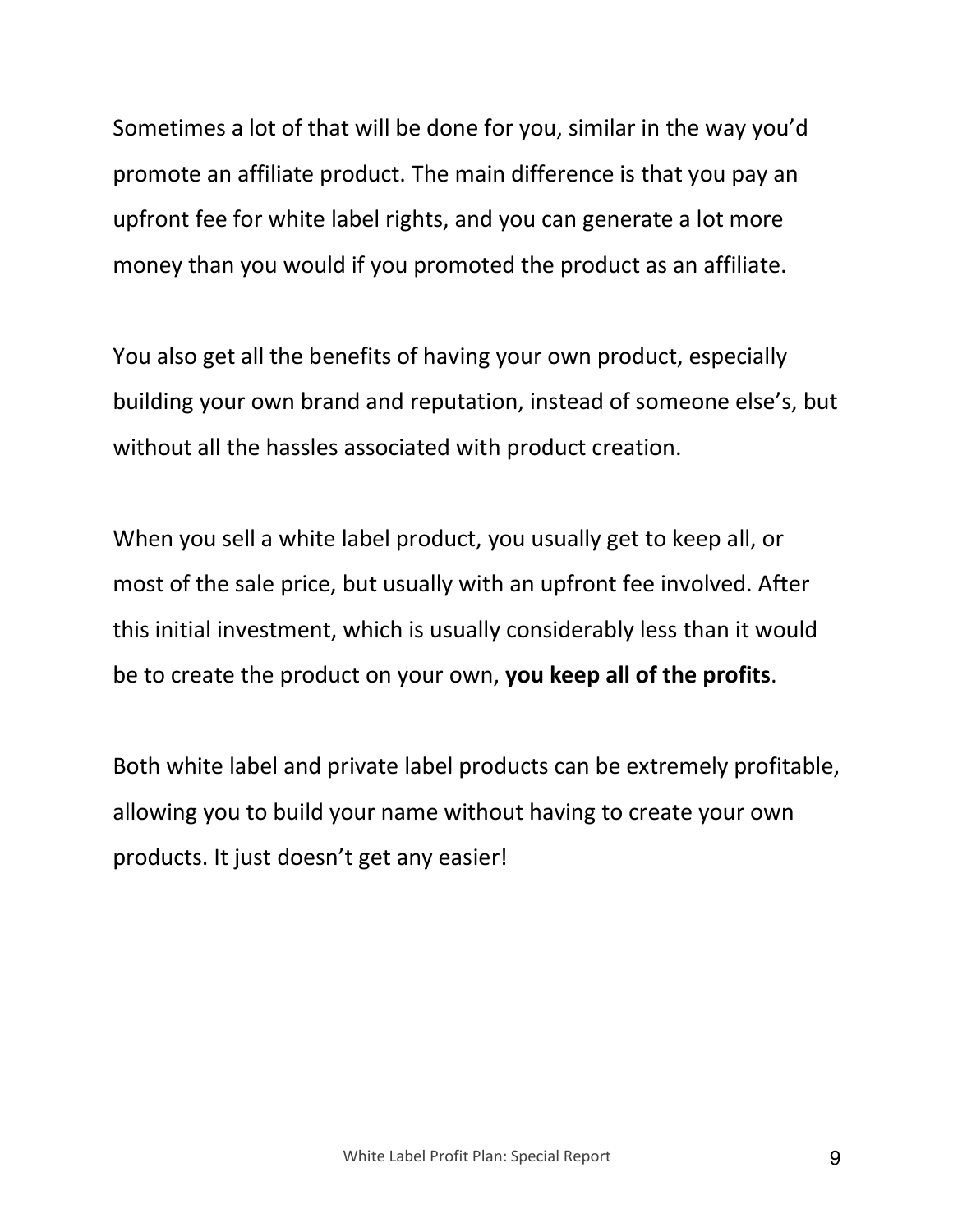# **Sourcing Products**

There are many different places to source white label and PLR products. If you're in a niche market, it may be more difficult because there's no one place to source a wide variety of white label products. You'll have to contact individual product sellers and inquire about acquiring rights.

However, if you're in marketing, it will be considerably easier, because there are lots of places to get great deals on white label and private label rights products.

A great place to start is with the products from IndigitalWorks.com: https://www.indigitalworks.com

They have a lot of different products in sub-niches of the internet marketing niche, so you should be able to find something that will fit within your overall marketing plan.

You'll pay just one upfront fee, and then you can sell the products under your name, and keep 100% of the profits.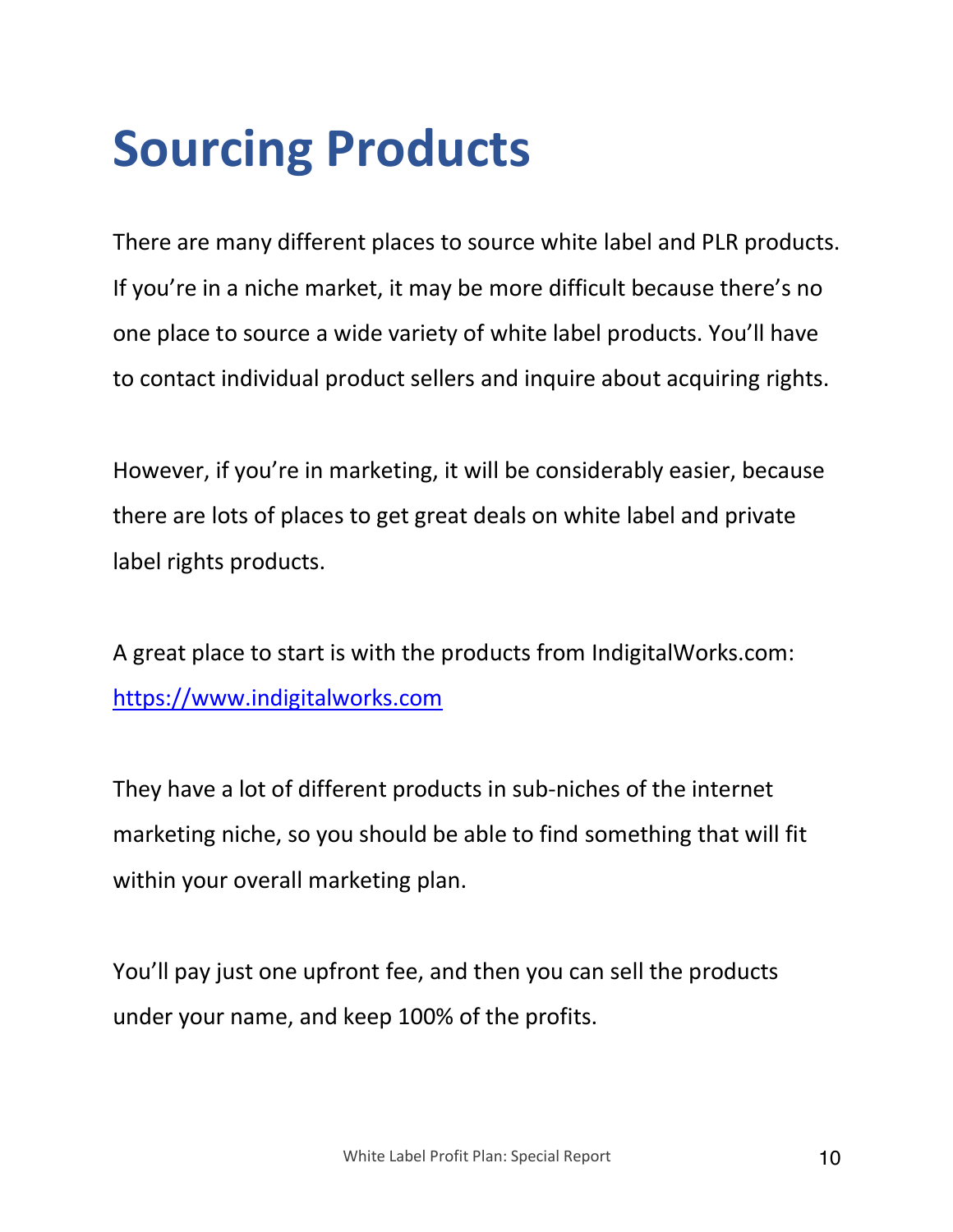Another great way to source products in the internet marketing niche is by signing up for the email lists of all the most popular marketers. Many marketers offer white label rights to their products from time-to-time, and may offer PLR, or reseller rights as well.

### **Promoting Products**

Once you have sourced a product to promote, it's time to start selling it. The first thing you're going to want to do, before absolutely anything else, is to **carefully read your license**.

The terms of the license will dictate how you can sell the product, how you market it, how you price it, and a lot more. And the terms can vary wildly between different products, even from the same seller.

Once you've read the license, you'll know what you can and cannot do with the product, and you'll be ready to prepare to sell it.

If you're selling PLR, you will have to edit the document, graphics, and sales page, and upload everything to your own server. You may want to create your own unique graphics, rename the product, and put everything on its own domain. This is because some people, especially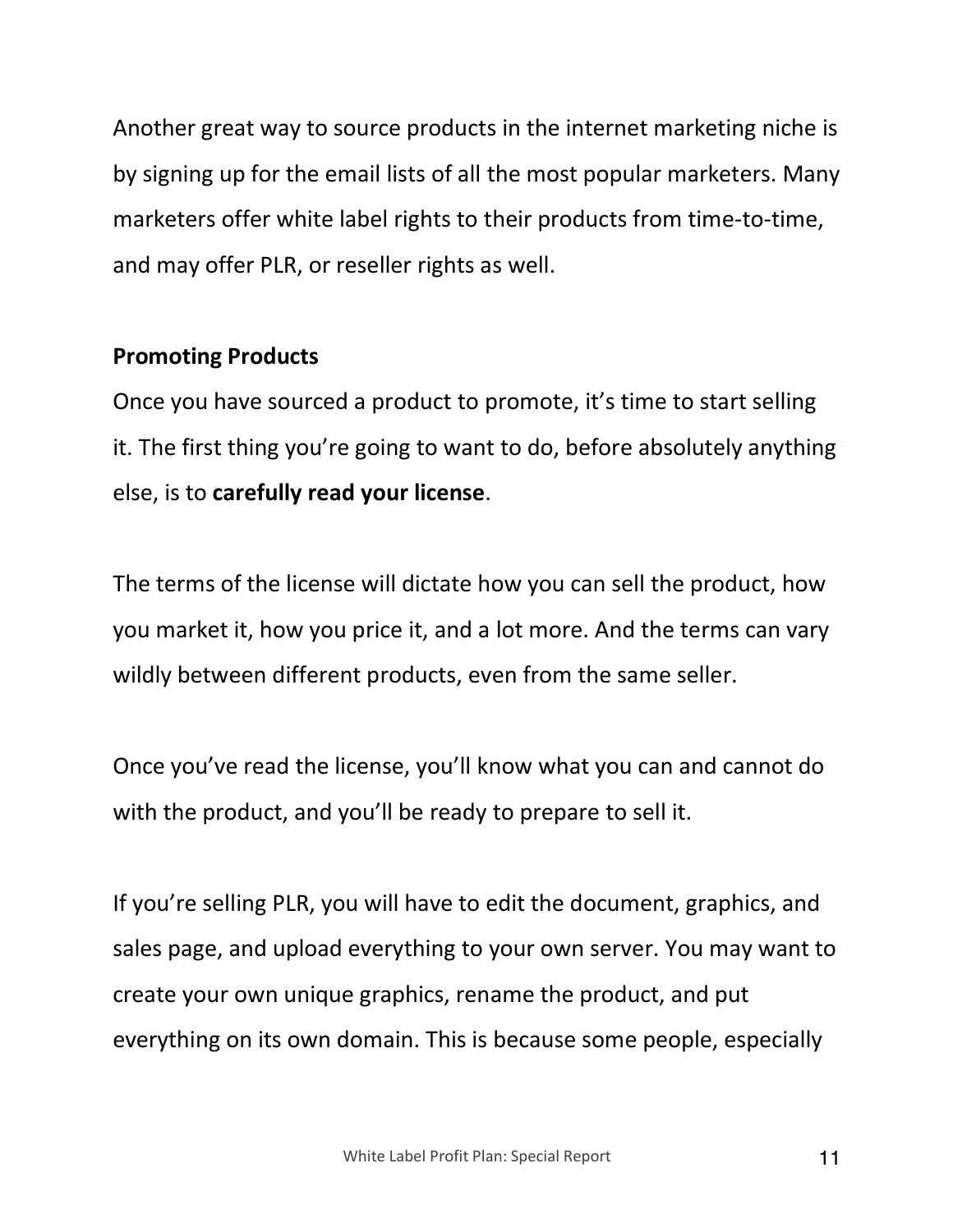in a narrow market like internet marketing, may have seen the original product being sold as PLR, which will make them less likely to buy.

If you are selling a white label product, it will quite possibly be hosted on the product creator's server, and you will promote it like you would an affiliate product, but the product will be in your name, and you will keep all or most of the profits.

#### **Email List**

If you have an email list, that will be your best resource for promoting your product. You can send out an email to let your subscribers know you have a new product for sale, and explain exactly how it can benefit them.

PLR products are also great for building your list, because you can give them away as an incentive for people to subscribe.

Just be sure to check the license carefully, because many PLR products have **minimum pricing requirements**. However, a lot of PLR packages come with bonus reports that you CAN give away, so it's a good idea to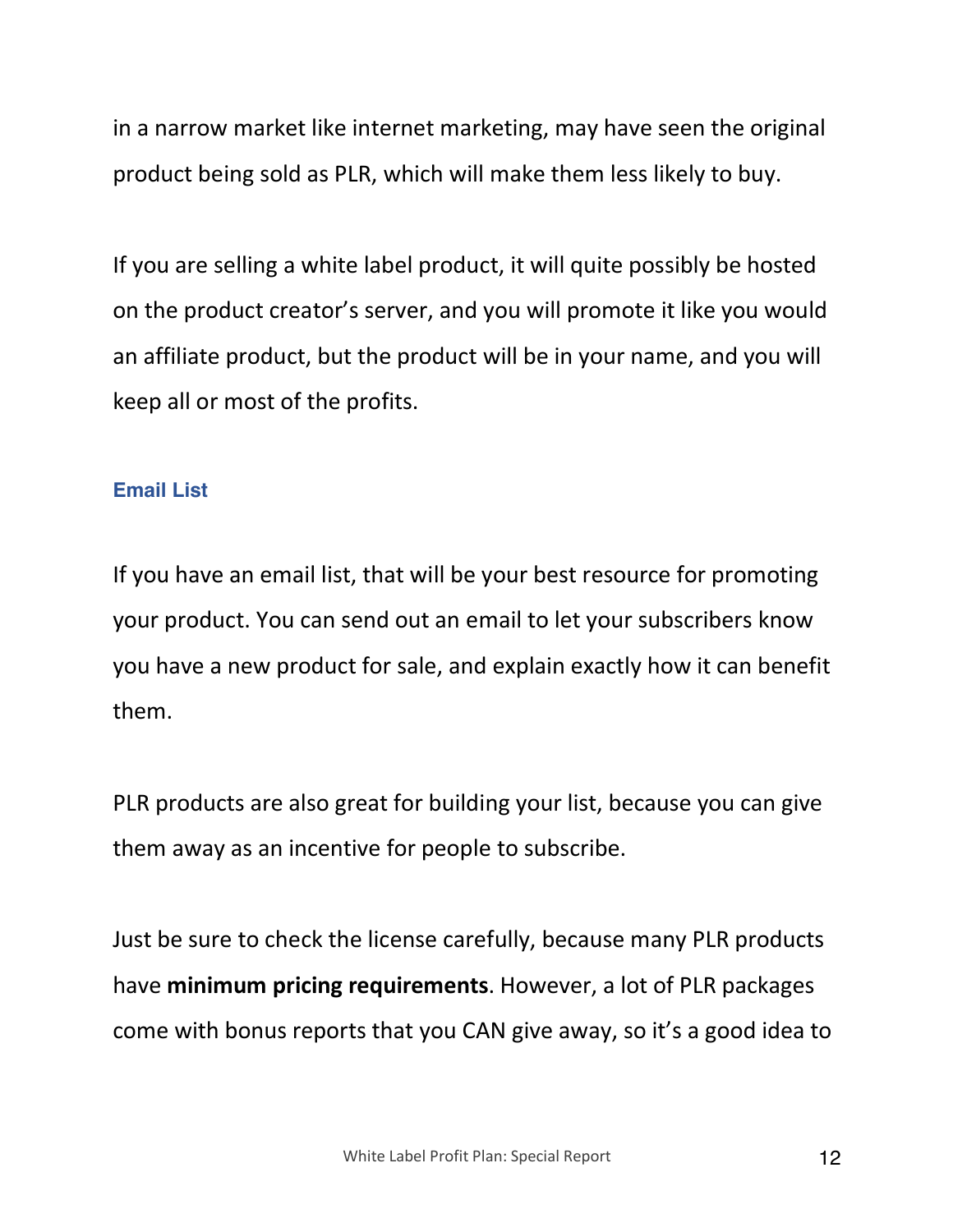look for those if you're looking to build your list while also selling your own products.

#### **Social Media**

Social media is another great way to promote PLR and white label products. You can use both free and paid social media marketing tactics to promote your product. Paid methods are more likely to produce quick results, because you are able to target the right people very easily, but free methods can work well too.

When using free social media marketing methods, it's important to understand that most people look unfavorably on people marketing too heavily, so it's critical that you first check the rules of any platform you're using and then check the overall tone as far as marketing goes.

For example, Reddit is notoriously harsh to marketers. That's not to say you can't market there, because you certainly can! But it's important to be very subtle with your marketing, and provide lots of real value with your posts.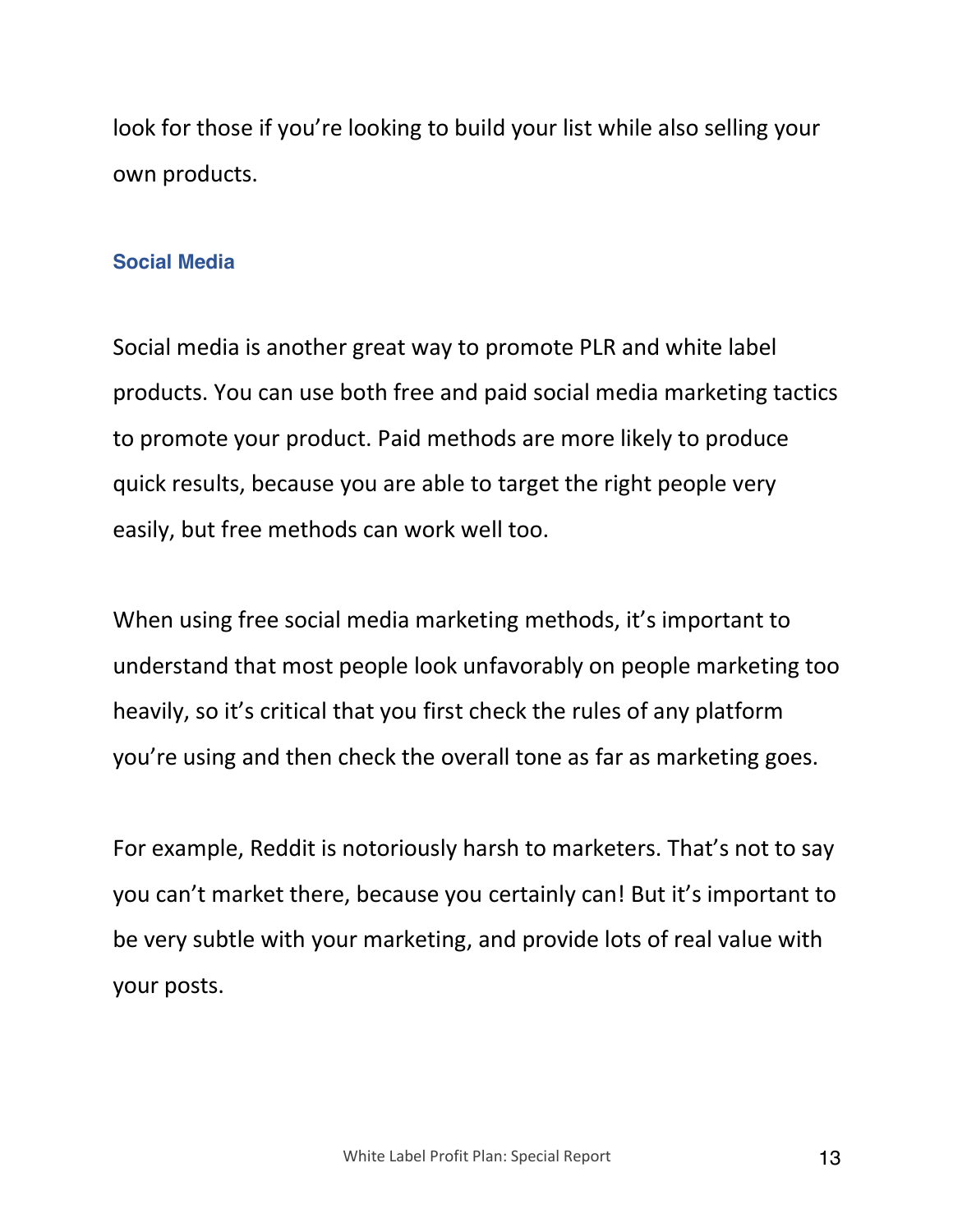Facebook groups can be fantastic places to market, because they often have hundreds, or even thousands of members, that are all focused on a particular niche.

However, many of them have rules that prohibit marketing, and others have very specific rules regarding how you can market to their members. Be sure to read their rules carefully and follow them so you don't get banned and hurt your reputation with their followers.

It's best, of course, to build your own social media following on various sites. Instead of marketing to other people's channels, you can simply market to your own. It will take some time to build a following, but once you do you will see results much faster than when you have to use other people's channels.

#### **Partnerships**

Another great way to market your product is to form partnerships with other people in your niche and work together to market each other's products. This is called joint venture (JV), and can be quite profitable.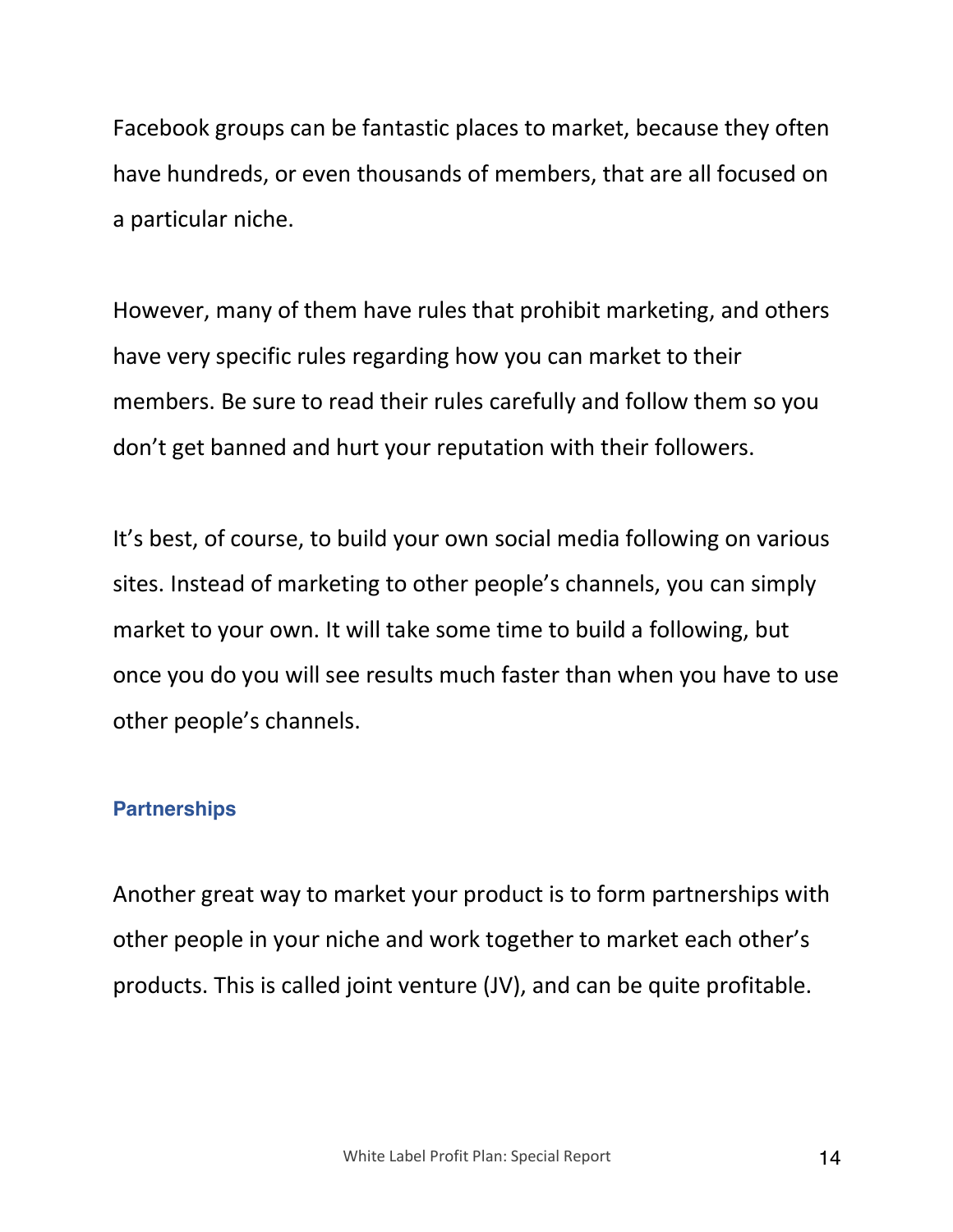It's important to understand that most people won't respond to your request for a joint venture, especially if you don't have a big following yet, or you're not established in your market. Don't get discouraged! Instead, contact people who have a similar list size, or similar social media following, and ask if they'd like to work with you.

It might be easier to do this if you're in a niche outside internet marketing, because fewer people with be highly experienced and they will be more likely to agree to work with you.

However, it's certainly possible that some people, even in internet marketing, will agree to work with you if you have something to offer them, even if it isn't a large following.

After all, they probably remember what it was like when they first started. So don't be afraid to try, but don't take offense if some people don't respond or turn you down.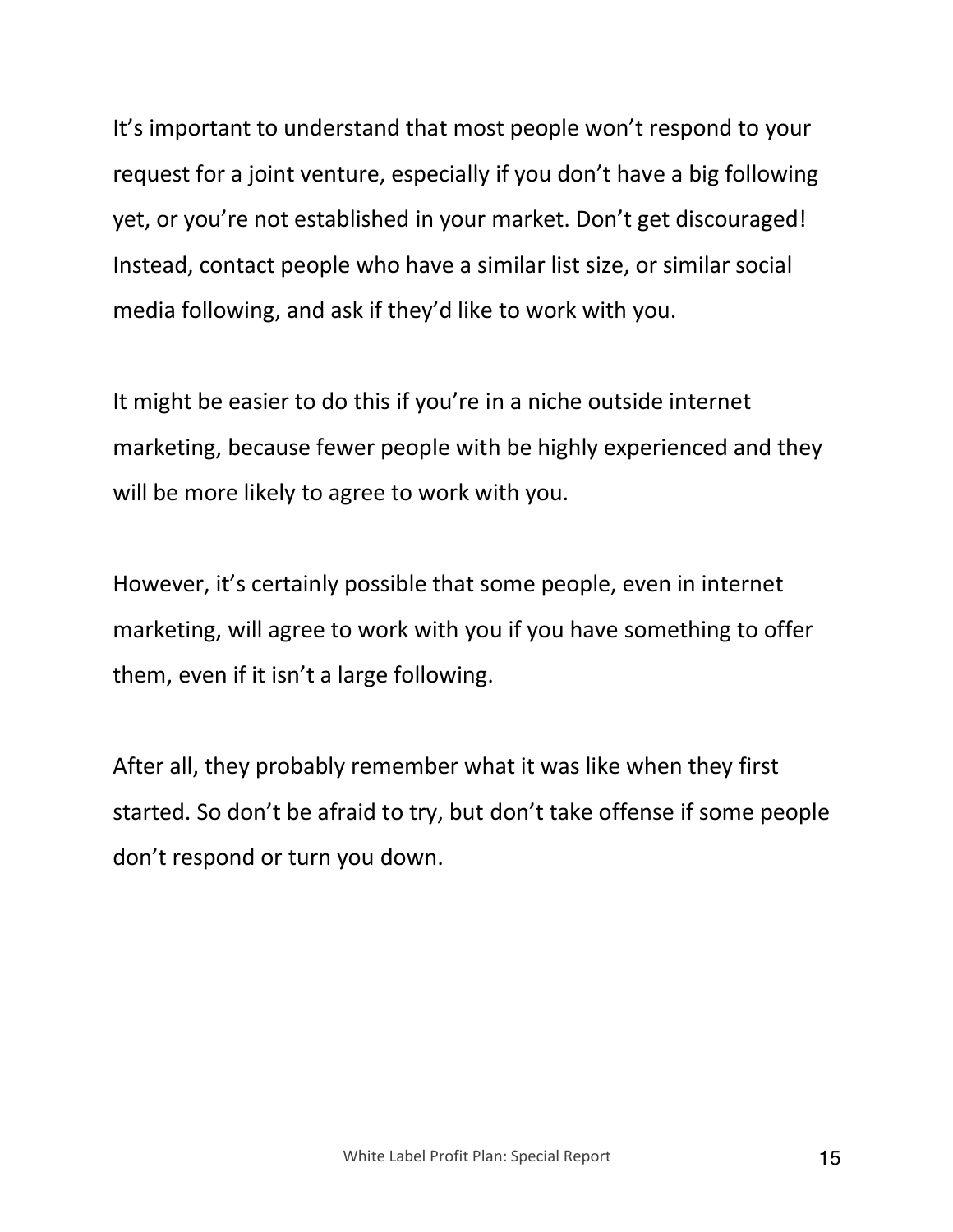# **Repurposing Content**

While most people just use the content they buy as-is, or they edit it slightly before publishing, white label and private label content can be used in other ways, too, depending on the terms of the license. Let's take a look at a few alternative ways to use these types of products, other than directly selling them.

As always, be sure to check the terms of your license carefully to make sure you don't accidentally violate it!

#### **Bundles**

One great way to repurpose PLR and white label content is to bundle it, or sell it together in a package deal. And yes, this can be done even with products that are hosted on the creator's servers, if the license allows it.

For example, you can create a sales page that lists all the products you are including with the package deal, and then manually send out access to everyone who purchases a bundle that includes something that resides on someone else's server. Then you can have a download page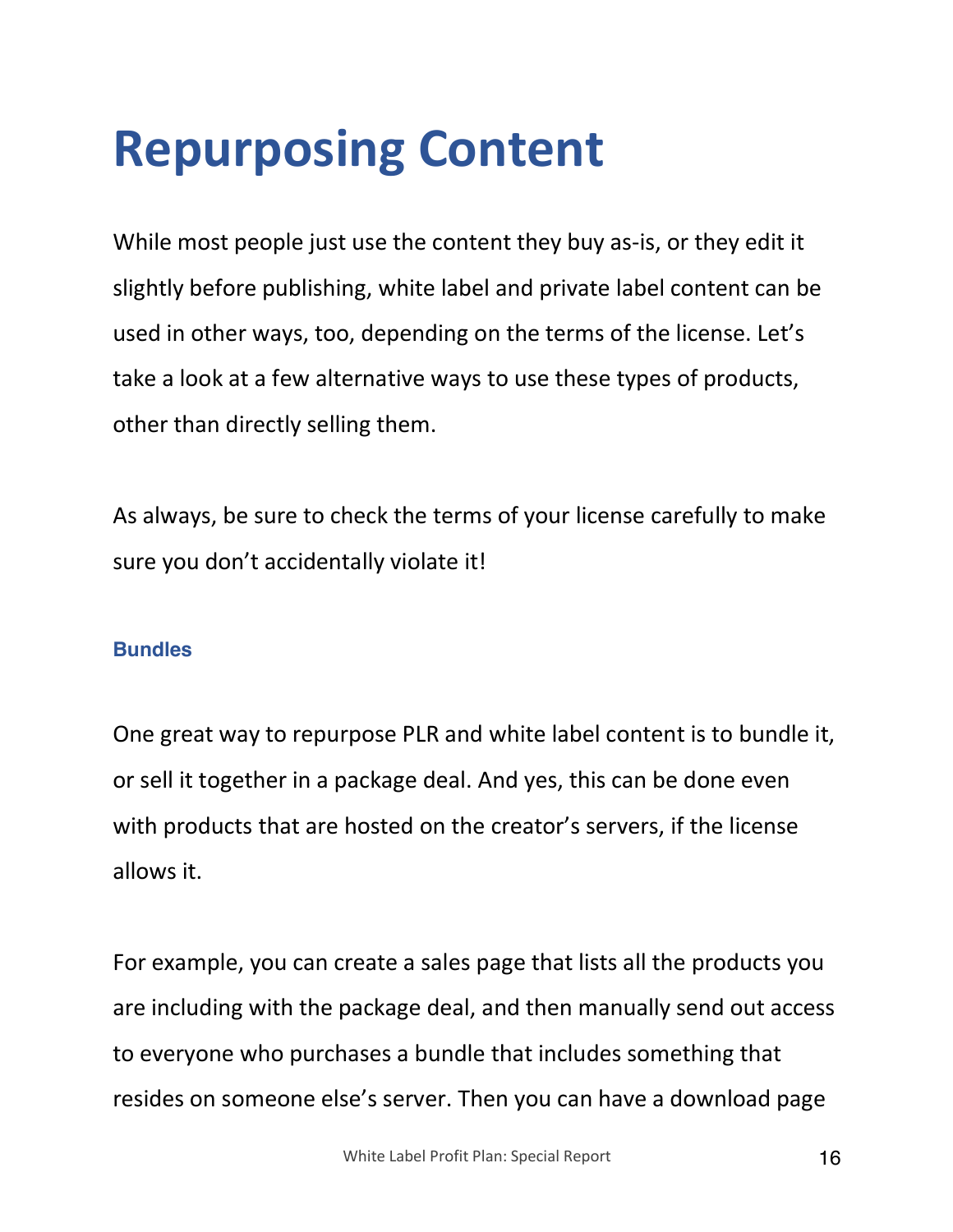for those items you can upload to your own server, and explain on the download page that access to the rest will be sent to them by email.

Be sure you're bundling content that complement each other. For example, you might want to bundle a video creation software that you've secured white label rights to with a guide on video marketing, and a package of royalty-free video clips and music that people can use to create their videos.

You don't want to just throw a bunch of products together that don't extend the value of the primary offer, because people will be confused and unhappy.

Instead, bundle products together so that they take a customer through the learning process, decrease the learning curve and help to simplify the training. Every product included in a bundle should extend the value and support one another.

**Tip:** Compilations should contain a variety of PLR and white label products that form a **collective training program**, so make sure that when you begin selecting products for your collection, that each one serves as a "module" or training lesson that covers a specific topic, and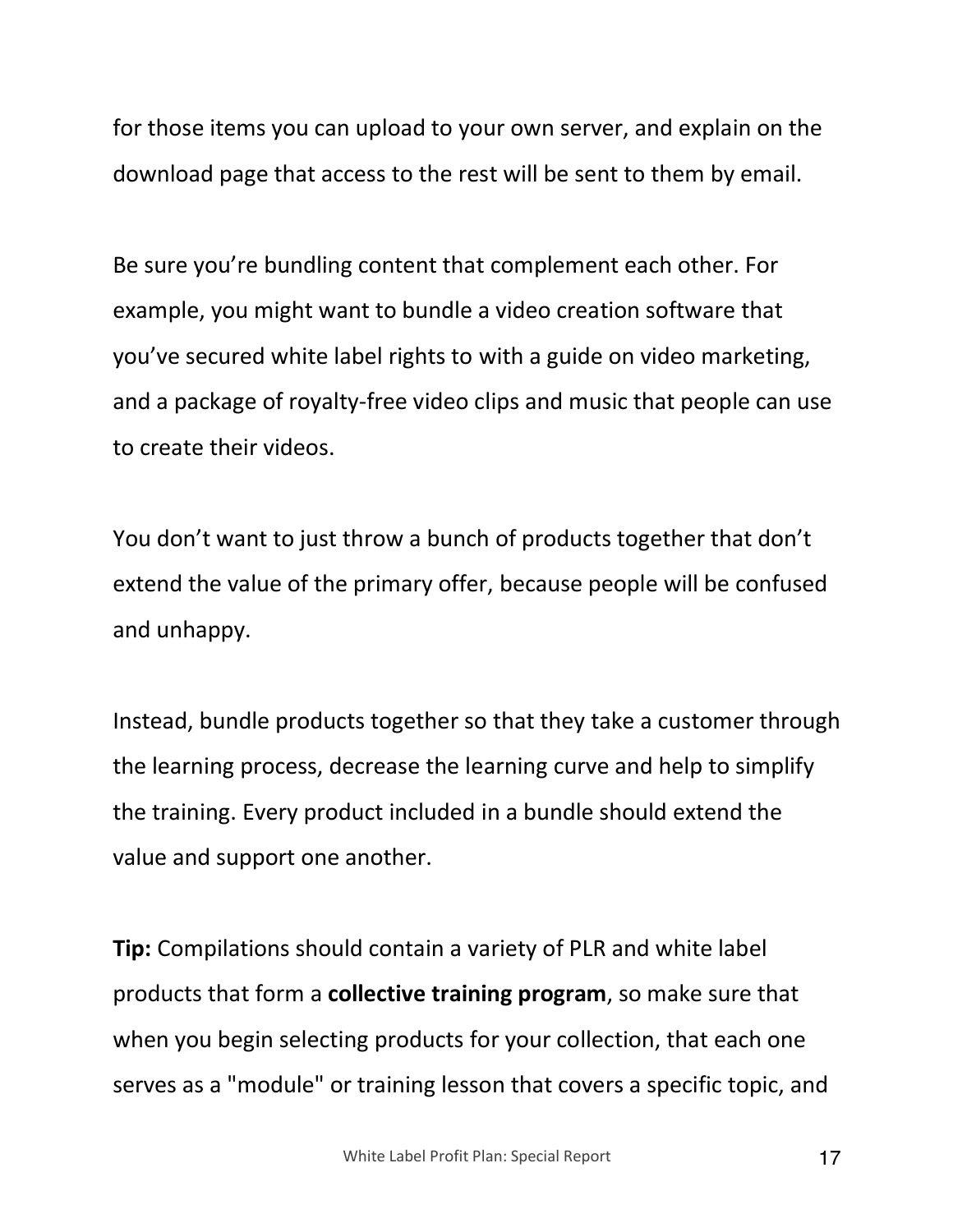that together, they form a complete training program.

#### **Kindle Publishing**

Before we go any further in this section, you should know that you can NOT directly upload PLR products to Kindle or many other platforms. This is specifically prohibited by Amazon and many other online marketplaces. However, you CAN use PLR as a basis for books you publish on Kindle, as long as you modify the content so that it's somewhat unique.

Yes, this means you may have to do a complete rewrite of the content, however you'll already have all the information you need to write your book! All of the research has been done for you, providing you with a solid outline that'll cut down the time and effort needed to create something new.

You can also add content, combine different PLR products into one, and rework content so that it provides a new angle or an alternative strategy.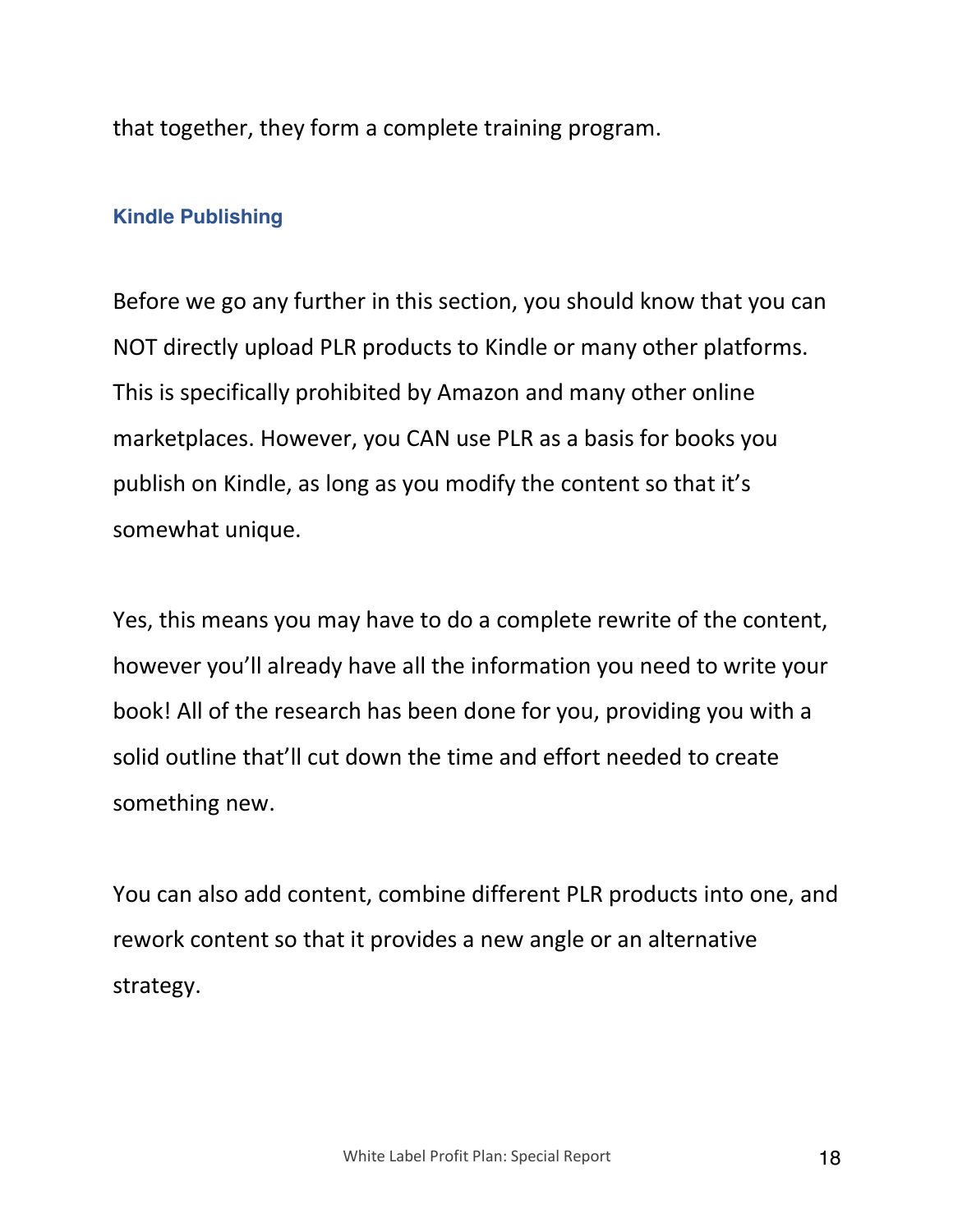You could also consider taking several different white label products in a similar subject area and combining them into one longer book or training course that covers a broader topic.

For example, you could take several different social media PLR products and combine them into a complete bible of to social marketing. You could also create individual tutorials just by segmenting private label content into individual training lessons.

#### **Provide Additional Formats**

Another great way to repurpose PLR content into your own is to simply change the format. Turn videos into eBooks. Turn eBooks into videos. Turn everything into audio for a podcast.

By changing the format, you completely change the value of the product, because no one else will have that exact product. In addition, it immediately increases the value.

#### **Membership Sites**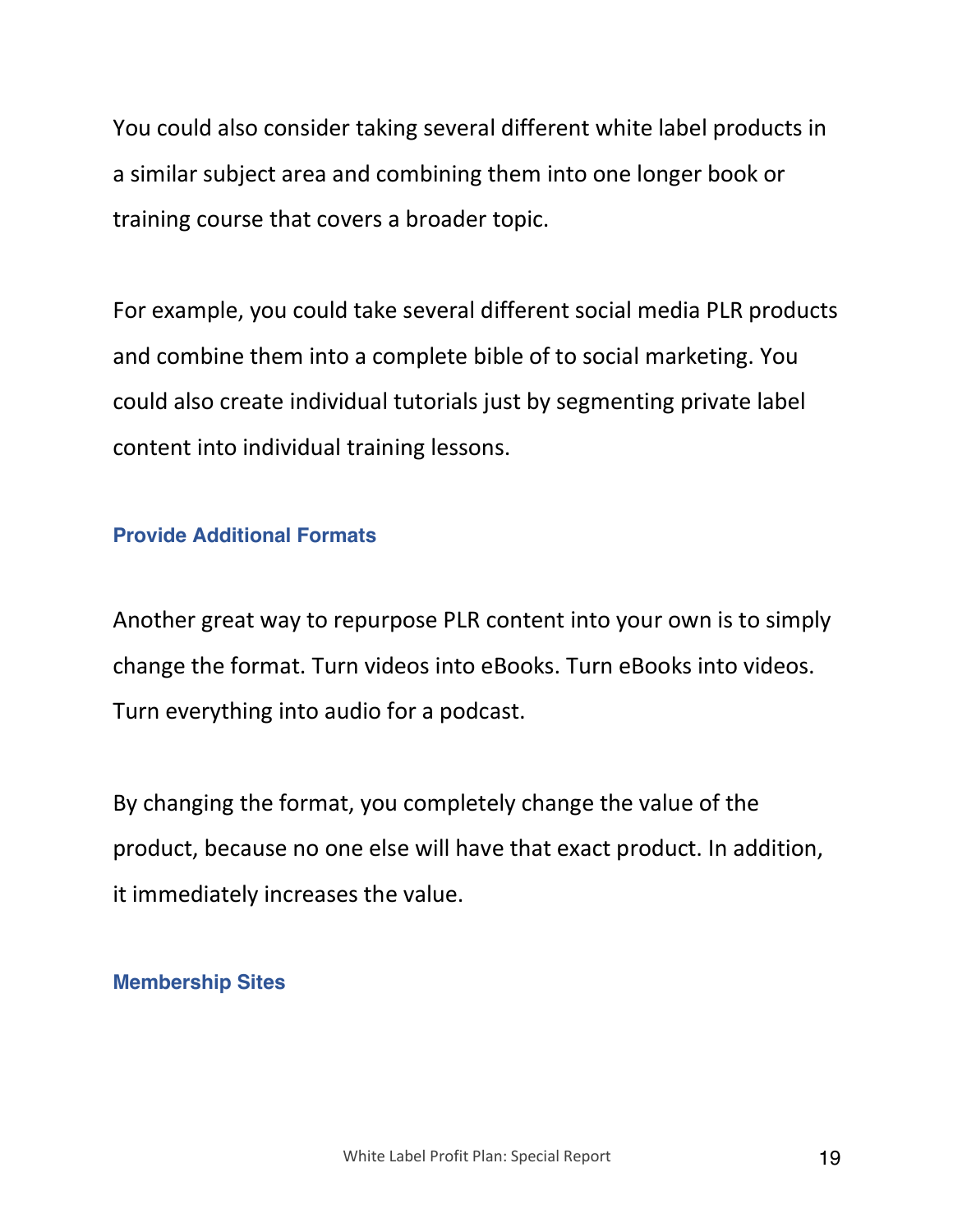Memberships are another great way to repurpose PLR or white label content, because you can get a recurring fee instead of being paid just one time. But keep in mind that membership sites need to be updated regularly in order to keep members happy, so you'll need to make sure you have a steady supply of content in whatever niche you choose.

If you're looking to sell access to a done-for-you membership site, I highly recommend the resource available at:

https://www.indigitalworks.com

As an ALP Reseller, you're able to sell valuable memberships that give customers access to monthly lead magnet packages. These high-quality kits include custom content, autoresponders and even squeeze pages making it easy for them to build their lists!

ALP Resellers can set their own pricing and never have to worry about set up or updates because it's all done for you. Check it out!

If you're looking to set up your own membership site where you can sell your PLR and white label products, you'll want to look into Product Dyno, a powerful membership suite that makes it drop-dead easy to create a subscription-based site. It also protects individual product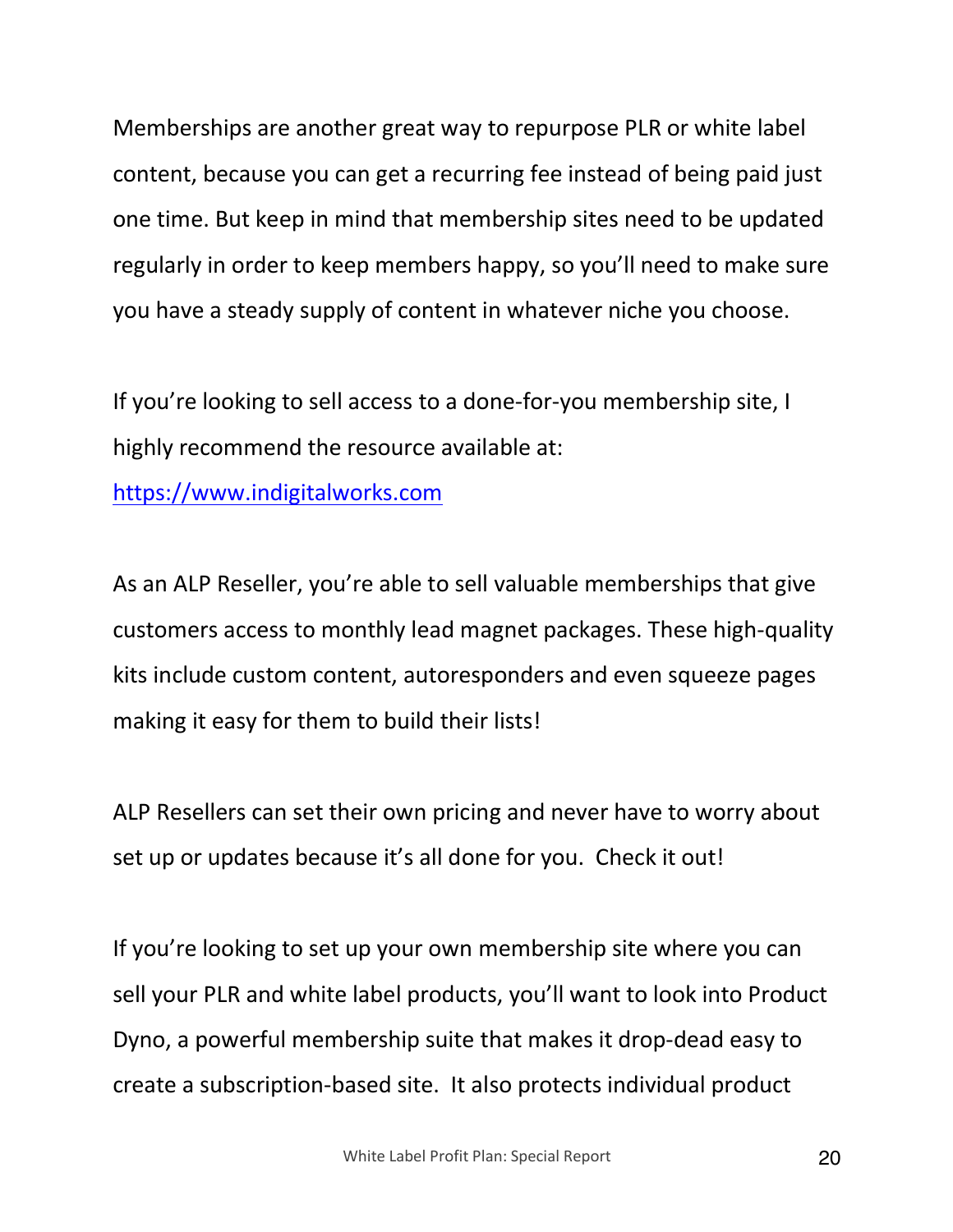pages or complete packages.

Here's the link: http://www.ProductDyno.com

#### **Create Physical Products**

CreateSpace makes it very easy to publish books on Amazon with absolutely no startup costs involved. With CreateSpace, you can instantly turn PLR content into physical (or Kindle) books, pricing them anywhere from \$.99 to \$99!

I've been able to generate recurring payments from books I've sold on Amazon using this simple strategy for many years now, and while the quantity of books that you have in circulation throughout the Amazon marketplace will directly reflect your profit, even just submitting a handful at a time will instantly maximize your income!

Here's the distributor I use: http://www.CreateSpace.com

*CreateSpace will also take care of all the distribution work for you as well, from submitting the book into Amazon from assigning an ISBN to each book you create.*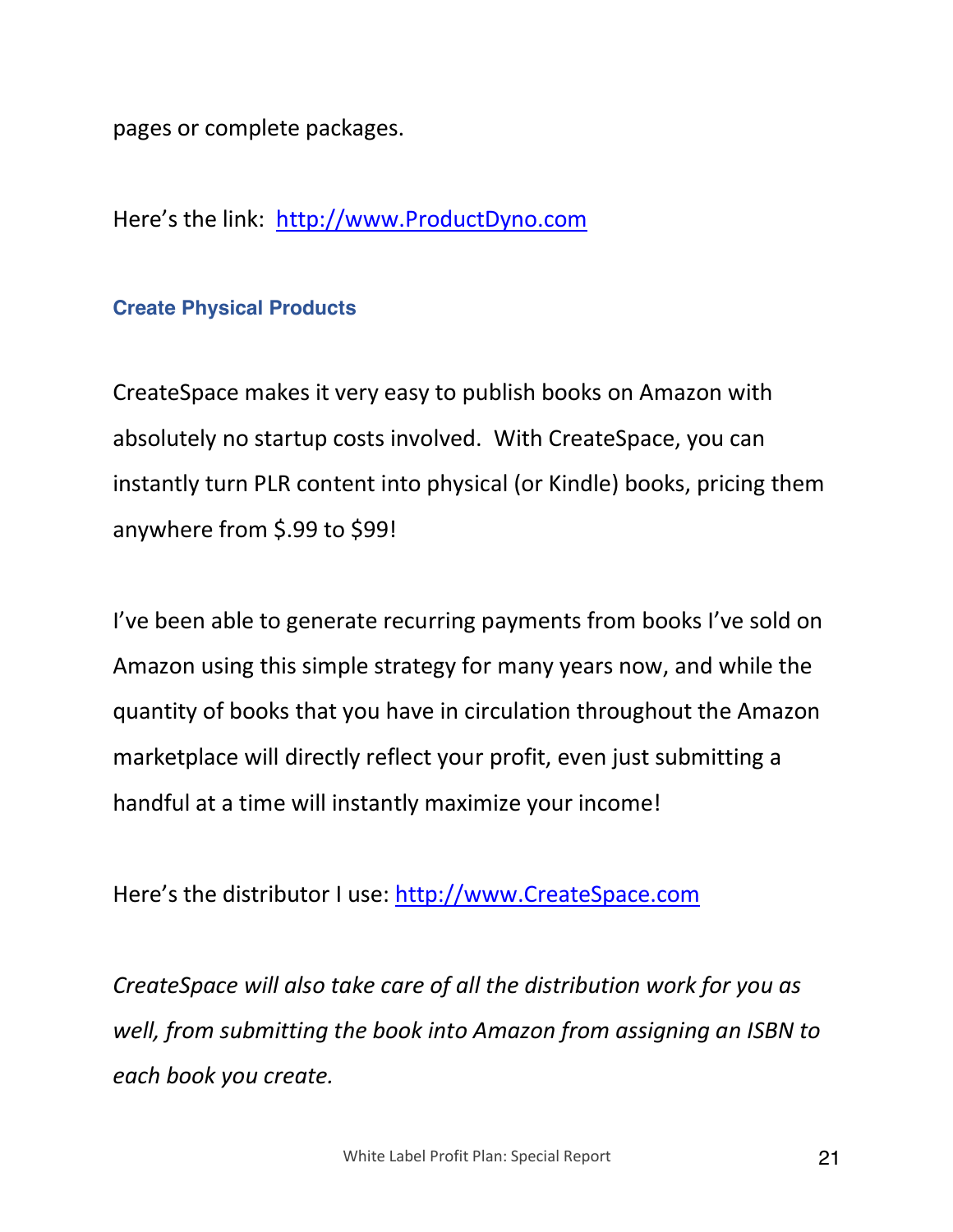#### **Use Private Label White Label to Maximize Affiliate Sales**

One easy way to boost affiliate sales is by incorporating your affiliate links into the PLR and white label content you distribute.

For example, one strategy I've used for many years is in offering "direct download" material, so that instead of forcing a visitor to subscribe to my mailing list, I create pages on my blog where visitor's are able to download a series of PLR based reports and training guides. It's completely free and since I don't require an opt-in, visitors aren't forced to commit. Instead, they are introduced to my brand without any risks involved and then when they do subscribe to my list, I know they're already familiar with my products and are interested in my offers.

One way that I maximize affiliate sales to specific products is by tailoring my PLR content around the markets I'm promoting. On my download page, I would feature products in the same niche market that contain my affiliate links within the actual content itself, and in the resources section at the end of the book.

That way, in the event my report gets distributed or shared by those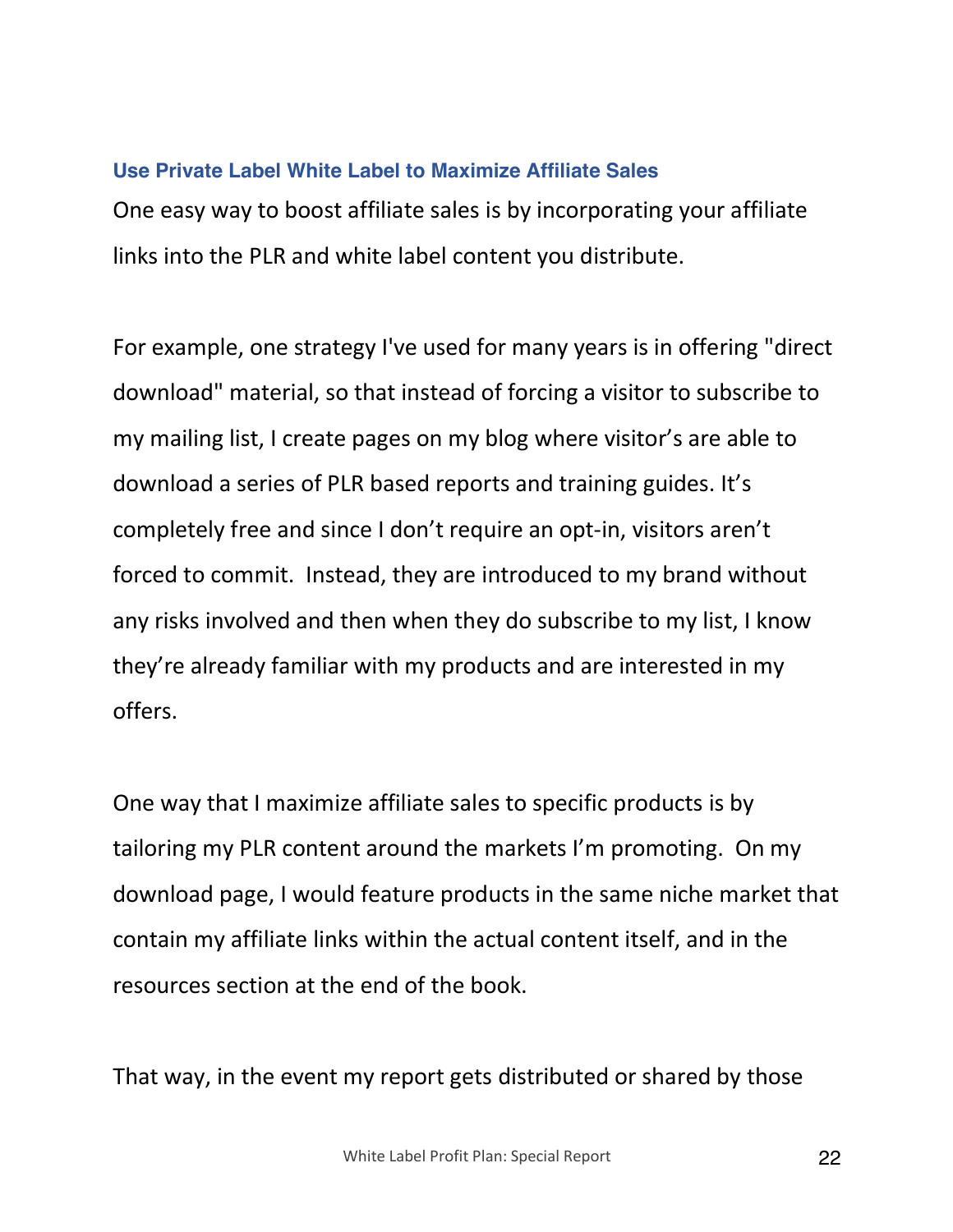downloading it, or it ends up going viral, my affiliate link is being seen by thousands of potential customers!

#### **Using PLR To Create Killer Bonuses That Capture Attention**

Another powerful way to use PLR is to offer it as bonuses to people who buy a product through your affiliate link.

Many successful affiliate marketers offer bonus packages in order to entice people to buy through their affiliate link instead of someone else's. PLR and white label products make it easy for you to quickly create a unique bonus offer that ties in to the products you're promoting!

#### **List Building with PLR**

You can also use white label and PLR content to build your landing pages and squeeze pages, as well as to power your autoresponder campaigns and email sequences.

PLR makes it exceptionally easy to deliver fresh, targeted content to your subscribers which will boost engagement and foster a relationship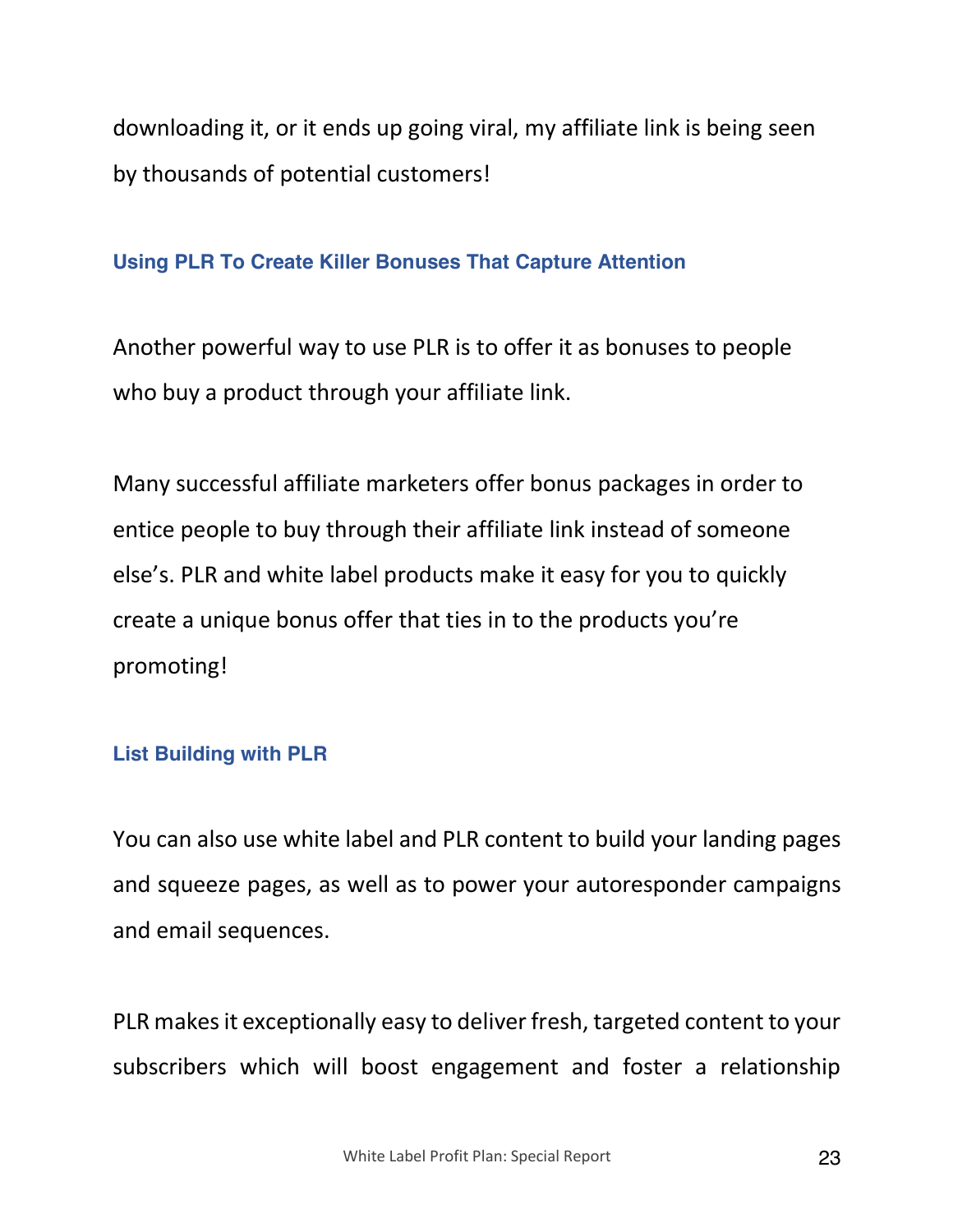between you and your subscriber base.

You can also use PLR articles, reports and eBooks to offer additional incentives on your squeeze page to entice visitors into subscribing to your newsletter! It's a great way to come up with new opt-in offers and bonuses!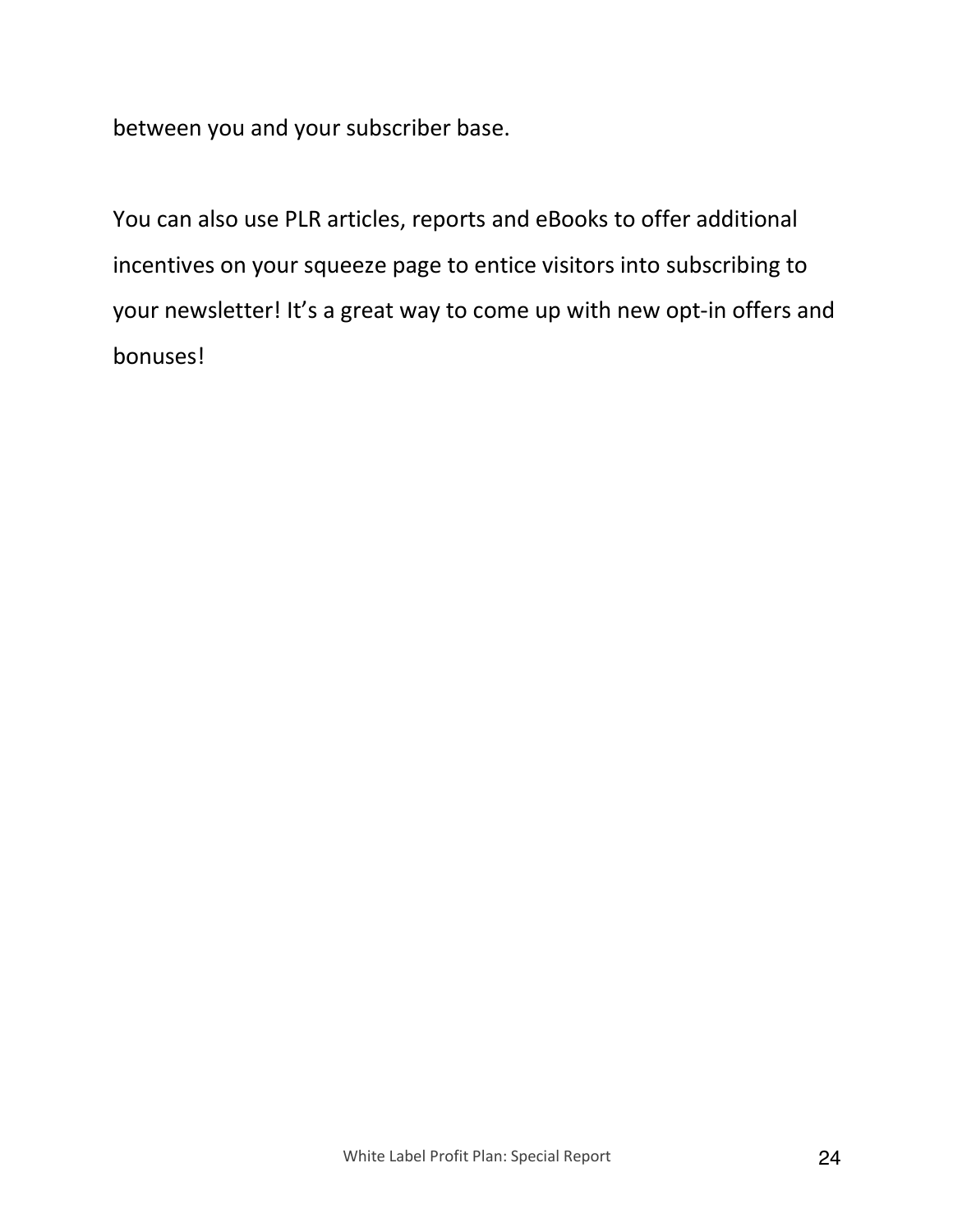# **Conclusion**

PLR and White Label content will save you an incredible amount of time and money, while helping you build a successful online business in as many niche markets as you choose.

The key is to purchase the **highest quality PLR** content possible, and to put your own spin on it so that your offer is different than anyone else's, and stands out in your niche.

Think of ways in which you can take white label content and transform it so that it provides additional value. Combine products together to create in-depth training course, repackage material so that it offers more value and customize and rebrand the graphics and other visual components so that it better reflects your brand.

While PLR and white label products will instantly cut down the workload involved in creating profitable information products, the people who make the most money from white label offers are those who spend a little bit of time making them their own.